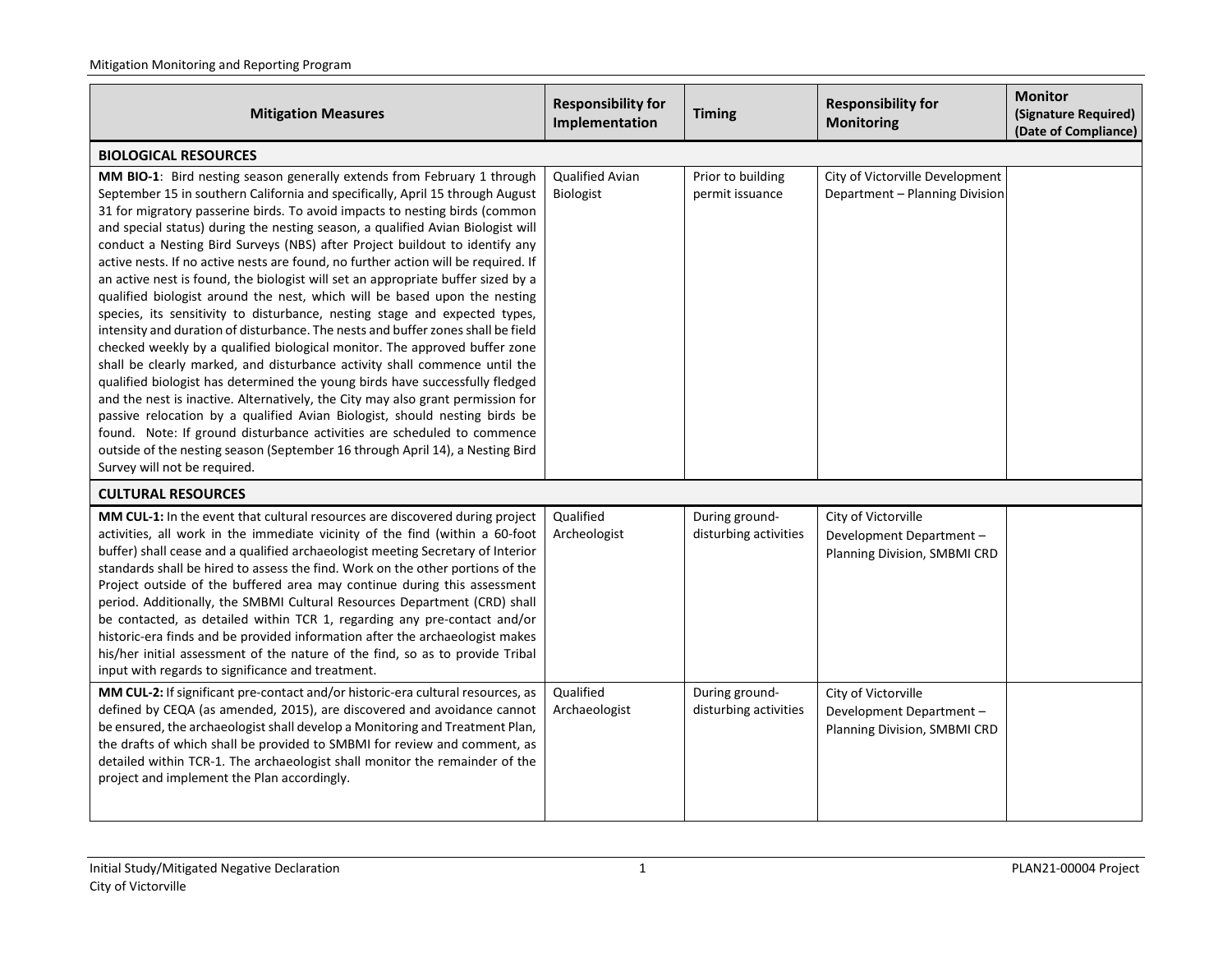| <b>Mitigation Measures</b>                                                                                                                                                                                                                                                                                                                                                                                                                                                                                                                                                                                                                                                                                                                                                                                                                                                                                                                                                                                                                                                                                | <b>Responsibility for</b><br>Implementation | <b>Timing</b>                           | <b>Responsibility for</b><br><b>Monitoring</b>                             | <b>Monitor</b><br>(Signature Required)<br>(Date of Compliance) |
|-----------------------------------------------------------------------------------------------------------------------------------------------------------------------------------------------------------------------------------------------------------------------------------------------------------------------------------------------------------------------------------------------------------------------------------------------------------------------------------------------------------------------------------------------------------------------------------------------------------------------------------------------------------------------------------------------------------------------------------------------------------------------------------------------------------------------------------------------------------------------------------------------------------------------------------------------------------------------------------------------------------------------------------------------------------------------------------------------------------|---------------------------------------------|-----------------------------------------|----------------------------------------------------------------------------|----------------------------------------------------------------|
| MM CUL-3: If human remains or funerary objects are encountered during any<br>activities associated with the project, work in the immediate vicinity (within a<br>100-foot buffer of the find) shall cease and the County Coroner shall be<br>contacted pursuant to State Health and Safety Code §7050.5 and that code<br>enforced for the duration of the Project.                                                                                                                                                                                                                                                                                                                                                                                                                                                                                                                                                                                                                                                                                                                                        | Project Applicant                           | During ground-<br>disturbing activities | City of Victorville Development<br>Department - Planning<br>Division,      |                                                                |
| <b>GREENHOUSE GAS EMISSIONS</b>                                                                                                                                                                                                                                                                                                                                                                                                                                                                                                                                                                                                                                                                                                                                                                                                                                                                                                                                                                                                                                                                           |                                             |                                         |                                                                            |                                                                |
| MM GHG-1: Prior to the issuance of building permits, the City shall confirm<br>that the Project design implements a minimum of 45 points of GHG reduction<br>measures listed in the City's GHG Emissions Screening Tables. The reduction<br>measures may consist of the following measures, although alternate<br>measures totaling 45 points may be selected:<br>Insulation: Modestly Enhanced Insulation (walls R-13, roof/attic R-<br>$\bullet$<br>38)<br>Cool Roof: Modest Cool Roof (CRRC Rated 0.15 aged solar<br>reflectance, 0.75 thermal emittance)<br>Air Infiltration: Blower Door HERS Verified Envelope Leakage or<br>equivalent<br>HVAC: Modest Duct insulation (R-6)<br>$\bullet$<br>Water Heaters: Improved Efficiency Water Heater (0.675 Energy<br>Factor)<br>Water Efficient Landscaping: Only moderate water using plants<br>Water Efficient Irrigation Systems: Low precipitation spray heads<<br>0.75"/hr or drip irrigation<br>Water Efficient Irrigation Systems: Weather based irrigation<br>control systems combined with drip irrigation (demonstrate 20<br>reduced water use) | Project Applicant                           | Prior to issuance of<br>building permit | City of Victorville Development<br>Department                              |                                                                |
| <b>TRIBAL CULTURAL RESOURCES</b>                                                                                                                                                                                                                                                                                                                                                                                                                                                                                                                                                                                                                                                                                                                                                                                                                                                                                                                                                                                                                                                                          |                                             |                                         |                                                                            |                                                                |
| MM TCR-1: Cultural Monitor - In the San Manuel Band of Mission Indians<br>Cultural Resources Department (SMBMI) shall be contacted, as detailed in CR-<br>1, of any pre-contact and/or historic-era cultural resources discovered during<br>project implementation, and be provided information regarding the nature of<br>the find, so as to provide Tribal input with regards to significance and<br>treatment. Should the find be deemed significant, as defined by CEQA (as<br>amended, 2015), a cultural resource Monitoring and Treatment Plan shall be<br>created by the archaeologist, in coordination with SMBMI, and all subsequent<br>finds shall be subject to this Plan. This Plan shall allow for a monitor to be                                                                                                                                                                                                                                                                                                                                                                           | Project Applicant,<br>City of Victorville   | During ground-<br>disturbing activities | City of Victorville<br>Development Department-<br><b>Planning Division</b> |                                                                |